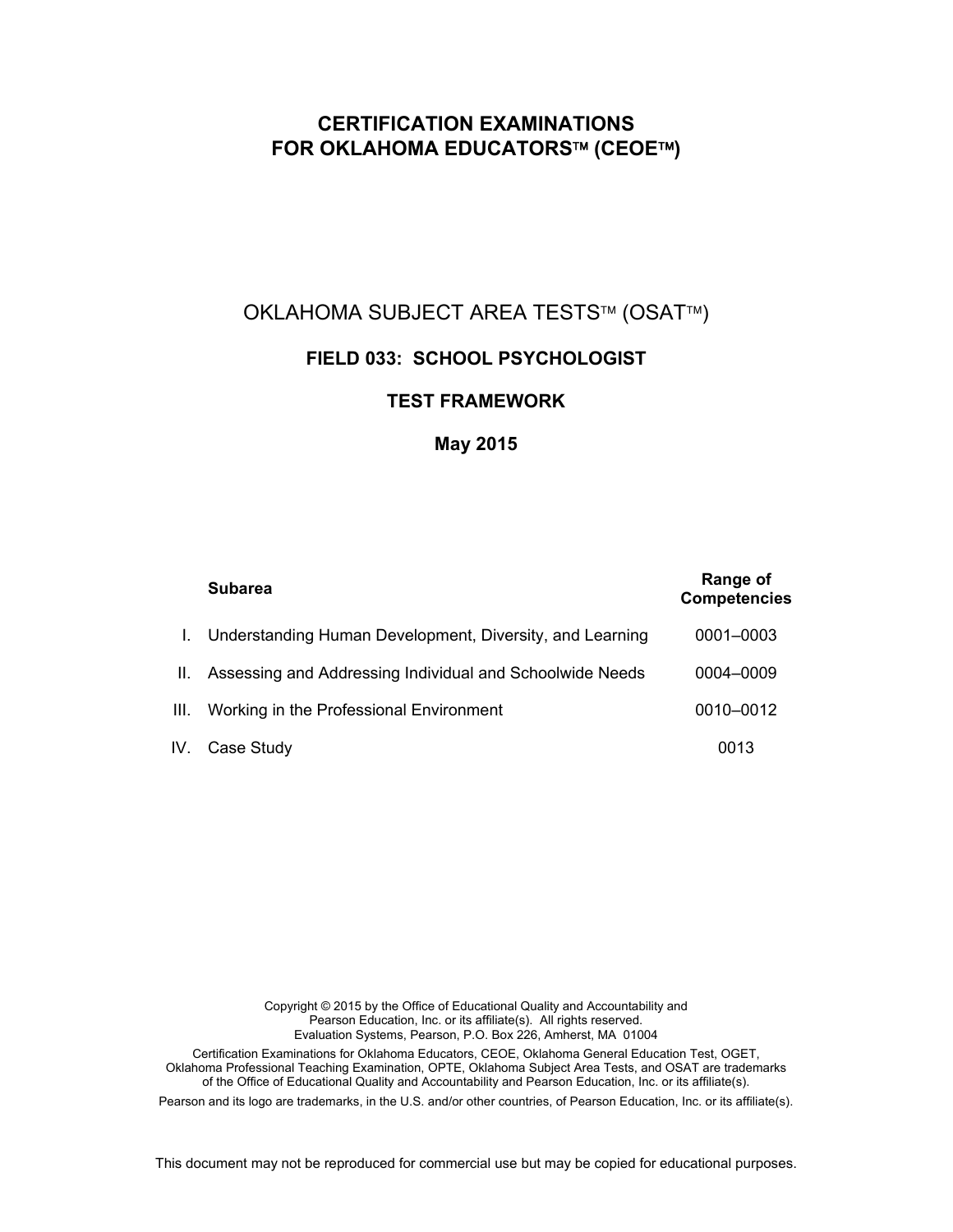# OKLAHOMA SUBJECT AREA TESTS™ (OSAT™)

# **FIELD 033: SCHOOL PSYCHOLOGIST**

# **TEST FRAMEWORK**

I. Understanding Human Development, Diversity, and Learning

II. Assessing and Addressing Individual and Schoolwide Needs III. Working in the Professional Environment

IV. Case Study

## **SUBAREA I—UNDERSTANDING HUMAN DEVELOPMENT, DIVERSITY, AND LEARNING**

## **Competency 0001**

## **Apply knowledge of human development and behavior.**

- Apply knowledge of early childhood, child, and adolescent development in the cognitive, social/emotional, sensorimotor, and language domains.
- Analyze how characteristics or changes in any one domain (e.g., cognitive, social/emotional) may affect performance in other domains and demonstrate an understanding of the relationship between a student's skills in one domain and skills in other domains.
- Apply knowledge of variables that affect students' behavior and development (e.g., prenatal and early environment; chemical use or abuse; psychopathological, biological, temperament-related, social, gender-related, and linguistic variables; family issues; prior experiences; socioeconomic status; cultural or ethnic background; parent/guardian and teacher expectations).
- Apply knowledge of the biological (e.g., developmental, neuropsychological, physiological), social, and cultural bases of behavior.
- Apply knowledge of medical and pharmacological influences on behavior and development.
- Examine how giftedness and/or disabilities may affect development in the cognitive, social/emotional, sensorimotor, and language domains.
- Apply knowledge of human exceptionalities with regard to development, including similarities and differences between students with disabilities and their peers without disabilities.
- Analyze ways to promote development in all domains for students from birth to age 21.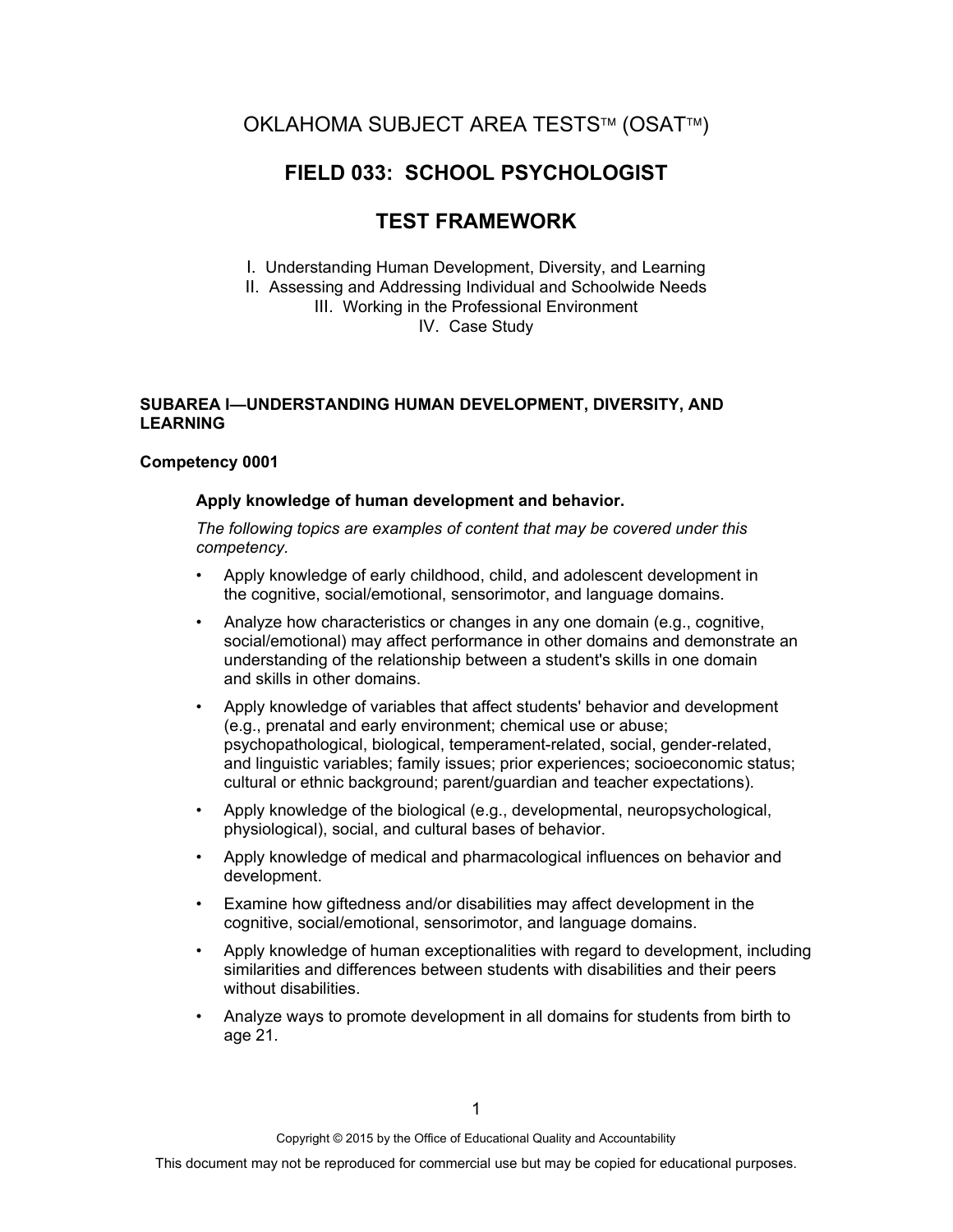#### **Competency 0002**

#### **Apply knowledge of processes of learning and learning environments that are responsive to students' diverse strengths and needs.**

- Apply knowledge of theories and processes of learning.
- Analyze factors that affect student learning (e.g., psychopathological, biological, social, gender-related, and linguistic factors; prenatal and early environment; student motivation; family issues; socioeconomic status; cultural or ethnic background; parent/guardian and teacher expectations).
- Analyze the advantages and limitations of various types of learning environments and experiences for students with diverse strengths and needs.
- Apply knowledge of strategies for promoting understanding of and sensitivity to students' diverse characteristics and practices that help students from all backgrounds feel welcome and appreciated.
- Evaluate the effects of various types of learning environments, classroom management strategies, and intervention techniques on student achievement and social/emotional development.
- Apply knowledge of strategies for modifying learning environments to meet the diverse needs (e.g., physical, social/emotional, behavioral, cognitive, language, career development, academic) of students with specified characteristics.
- Apply the principles of generalization and transfer of learning to various interventions, including those aimed at assisting parents/guardians and other caregivers with the implementation of behavior-change programs in the home and facilitating successful transitions of students from one environment to another.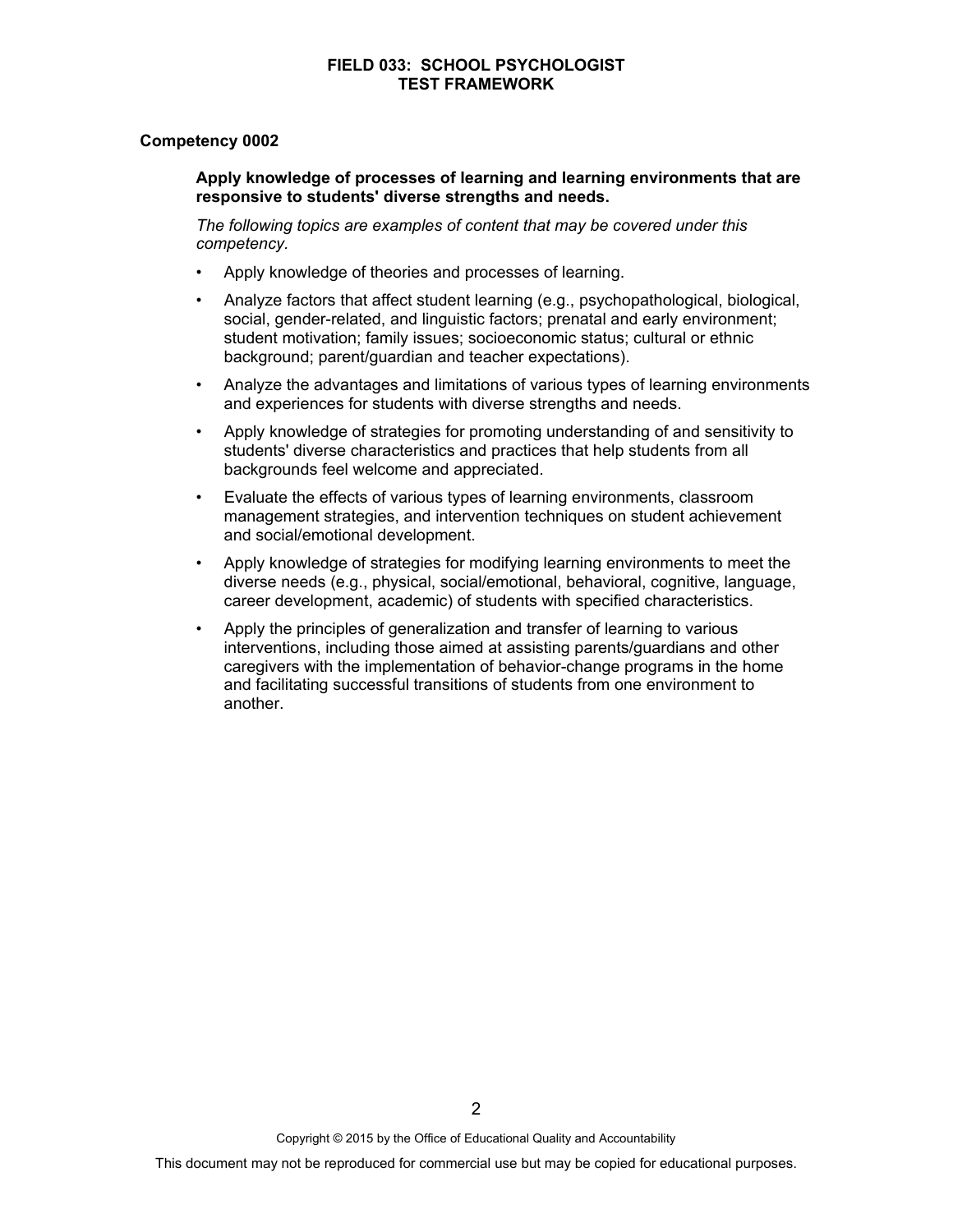#### **Competency 0003**

#### **Apply knowledge of curricula and instruction that promote learning, achievement, and competence in students with diverse strengths and needs.**

- Apply knowledge of the preK–12 curriculum (e.g., language arts, mathematics) as it relates to human development and learning.
- Apply knowledge of differentiated instruction and intervention techniques that enhance the academic, social/emotional, communicative, and functional living competence of students with diverse strengths and needs.
- Apply knowledge of learning opportunities that take advantage of student strengths, facilitate learning and achievement, enhance transition readiness, and promote effective functioning in a variety of school and nonschool settings.
- Evaluate the appropriateness of various instructional approaches and resources, including technological resources, for meeting identified student needs.
- Apply knowledge of appropriate recommendations for curriculum and instructional modifications in various situations (e.g., early intervening services).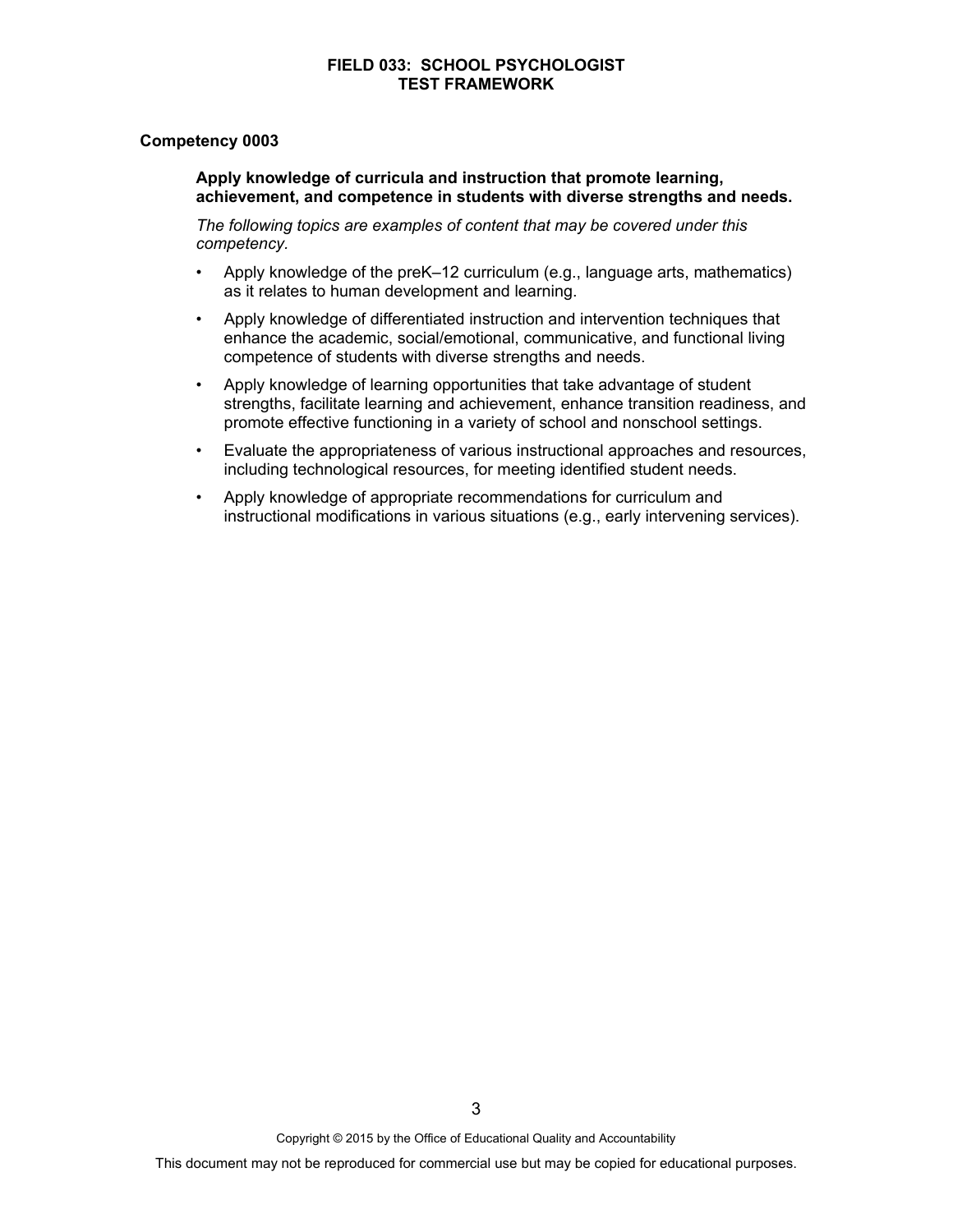### **SUBAREA II—ASSESSING AND ADDRESSING INDIVIDUAL AND SCHOOLWIDE NEEDS**

#### **Competency 0004**

 **Apply knowledge of how to select, adapt, and develop assessments that provide accurate, useful information for determining appropriate interventions and making educational recommendations for students with diverse strengths and needs.** 

- Apply knowledge of the characteristics, benefits, and limitations of formal and informal assessment instruments as well as procedures used for screening, diagnosing, planning, and evaluating the progress of infants through school-age students in various areas (e.g., cognitive/intellectual and social/emotional development, language, classroom behavior, adaptive skills, mental health).
- Apply knowledge of how to select, adapt, and develop curriculum-based assessments and curriculum-based measurement (e.g., portfolios, observations, writing samples, interviews).
- Examine psychometric properties of testing instruments (e.g., various types of reliability and validity, acceptable levels of reliability and validity, measurement error, standardization) and evaluate their implications for assessment selection.
- Apply knowledge of legal and ethical guidelines and key issues in assessment (e.g., bias; generalizability; special considerations in the assessment of infants and toddlers; the significance of cultural diversity, home language, socioeconomic diversity, and gender; rapport in testing situations).
- Examine the role that diversity and cultural factors play in choosing and modifying assessment instruments in specific contexts and the appropriateness of various types of assessment for given students (e.g., English language learners).
- Apply knowledge of procedures for collecting and reviewing comprehensive information in regard to early intervention services, initial referrals, and reevaluation.
- Apply knowledge of how to use and provide information from various assessment models to help the multidisciplinary team address referral questions and make appropriate educational placement and programming recommendations for students with diverse strengths and needs.
- Apply knowledge of when and how to use authentic and dynamic assessment procedures that directly inform interventions.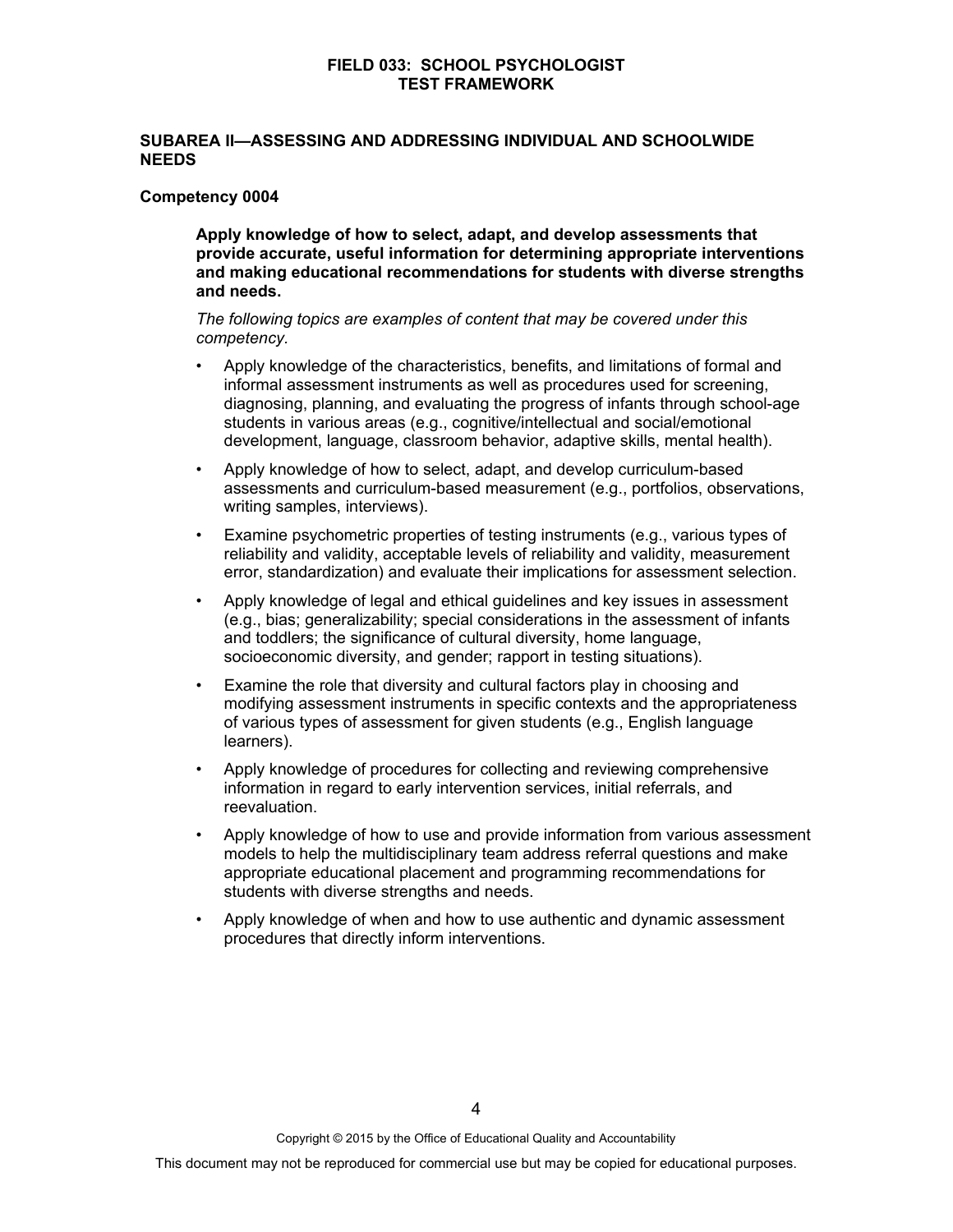## **Competency 0005**

#### **Apply knowledge of how to conduct assessments of students who have diverse strengths and needs.**

*The following topics are examples of content that may be covered under this competency.* 

- Apply knowledge of standard procedures for administering various types of assessments (e.g., cognitive, academic, behavioral, adaptive) for infants through school-age students who may require special education, early childhood intervention, gifted education, or other services or interventions.
- Apply knowledge of how to adapt assessment procedures for individual students in various contexts and how procedural modifications for administering standardized assessments may affect assessment results.
- Examine the significance of linguistic, cultural, and socioeconomic diversity for student assessment and the use of nondiscriminatory assessment strategies for culturally and linguistically diverse students.
- Apply knowledge of how to administer assessments in ways that provide information that is accurate and useful for planning instruction and environmental modifications to help students with diverse strengths and needs achieve desired goals.

## **Competency 0006**

#### **Apply knowledge of how to interpret assessment results to increase knowledge about students' individual strengths and needs.**

- Apply knowledge of test measurement concepts (e.g., mean, standard deviation, percentages) and various types of scores (e.g., z-scores, age- and gradeequivalent scores, percentiles, standard scores), their correlations, and their implications for interpreting test results.
- Apply knowledge of scoring and reporting methods used with various assessment instruments and how to interpret the results of assessments of infants through school-age students.
- Analyze informal and formal assessment data to determine the presence and nature of a student's giftedness, including the identification of students who are gifted from culturally and linguistically diverse backgrounds.
- Analyze informal and formal assessment data to determine the presence, nature, and severity of a student's disabilities; current level of academic performance (e.g., specific strengths and needs, mastered and unmastered skills); and mental health needs for purposes of making a recommendation for eligibility for services.
- Examine conclusions about a student's educational and mental health needs that can and cannot be drawn from given assessment data.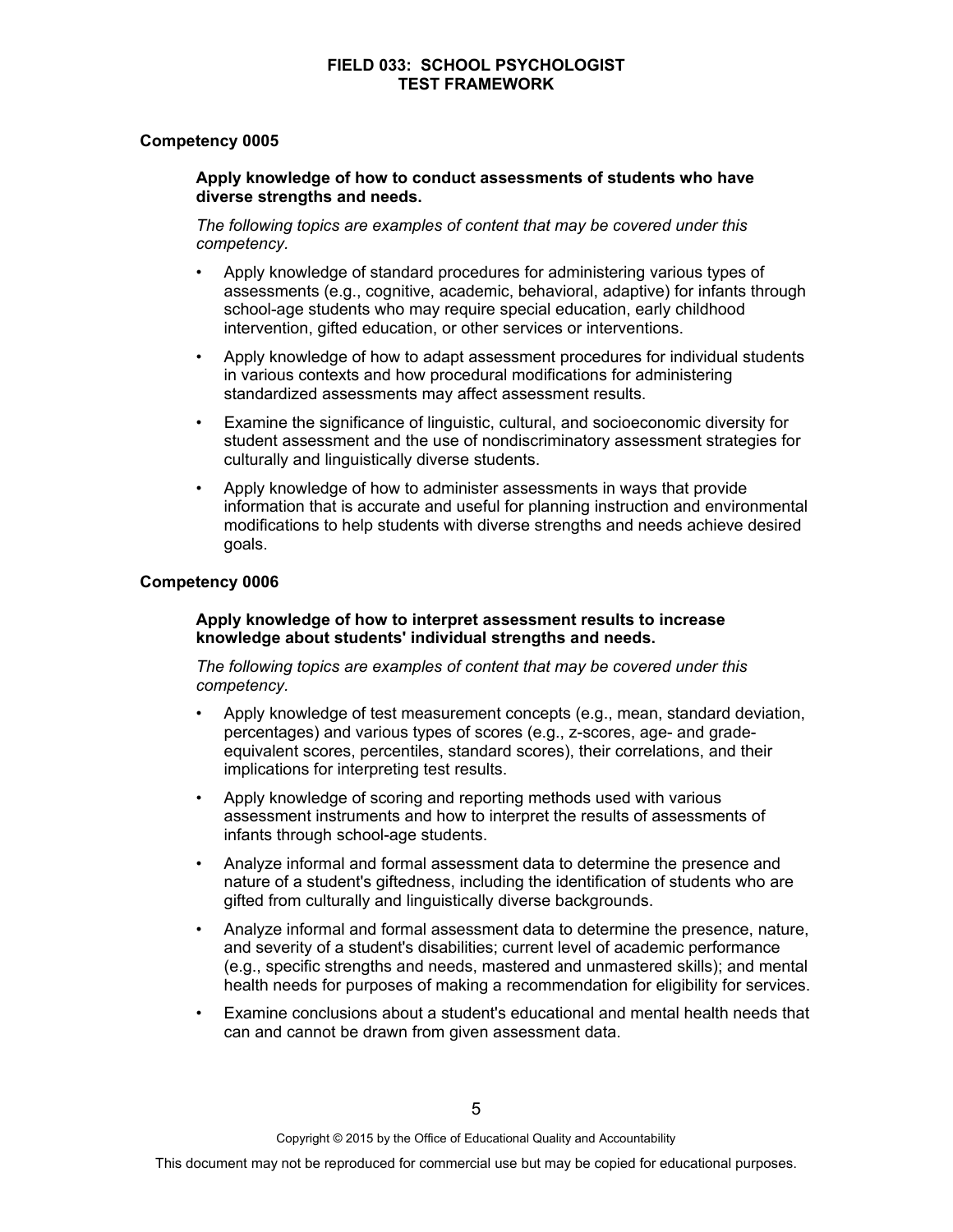#### **Competency 0007**

 **Apply knowledge of how to use assessment information within the multidisciplinary team process to make recommendations and develop interventions that respond to students' identified educational and mental health needs and enhance students' educational functioning.** 

*The following topics are examples of content that may be covered under this competency.* 

- Apply knowledge of how to interpret and communicate assessment results to assist the multidisciplinary team in developing and evaluating the effectiveness of interventions and services.
- Apply knowledge of methods for preparing clearly written reports that address referral questions appropriately and report data accurately; communicating assessment results clearly and in a manner that is understandable to the audience; and providing guidance to the multidisciplinary team in determining appropriate interventions.
- Apply knowledge of effective prevention and intervention strategies (e.g., consultation; individual, group, and schoolwide counseling; instructional and classroom modifications; behavior modification) to recommend in responding to students' identified educational and mental health needs.
- Apply knowledge of how to use assessment results and knowledge of various educational placement, service, and programming options (e.g., general education classroom, Title I, English as a second language [ESL], extended school year [ESY] services, Individualized Family Service Plan [IFSP], Individualized Service Plan [ISP], Individualized Education Program [IEP], Individualized Health Care Plan [IHCP], Section 504 Plan, gifted education) to make recommendations to address students' identified educational and mental health needs.
- Apply knowledge of the general procedures and legal requirements for developing IFSPs, ISPs, IEPs, and IHCPs for individuals with disabilities who may require early childhood intervention, special education, or other services.
- Apply knowledge of the components of IEPs, including annual goals, instructional setting or placement, related services, assistive technologies, and testing modifications or accommodations.
- Apply knowledge of how to use functional behavioral assessment (FBA) information to help develop appropriate behavior intervention plans and behavioral goals for IEPs.
- Analyze student needs for appropriate placement within the continuum of the least restrictive environment.

Copyright © 2015 by the Office of Educational Quality and Accountability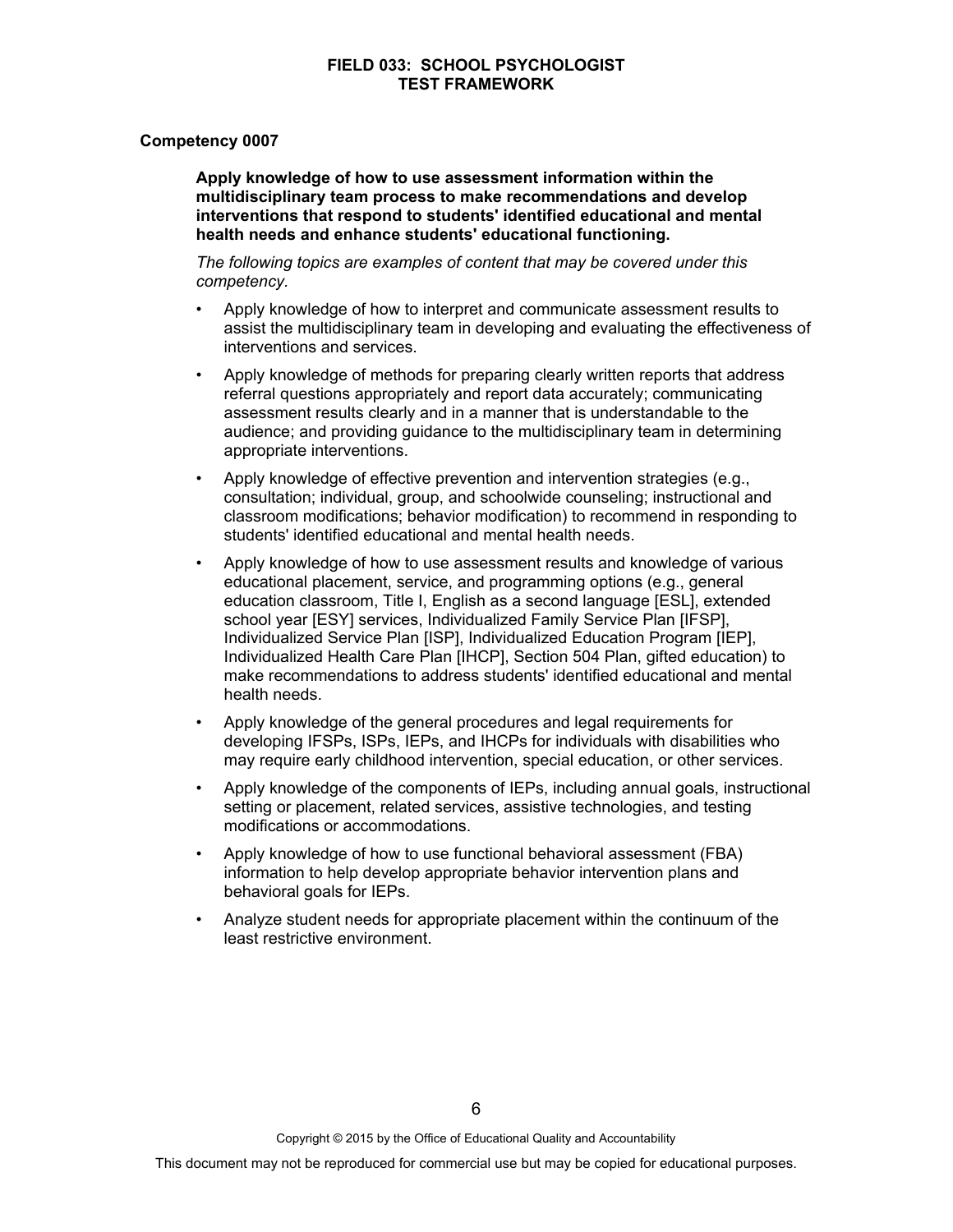## **Competency 0008**

### **Apply knowledge of evidence-based prevention and intervention techniques and resources for addressing individual, group, and schoolwide needs.**

*The following topics are examples of content that may be covered under this competency.* 

- Apply knowledge of evidence-based schoolwide prevention and intervention programs that promote the academic achievement, mental health, and physical well-being of students, and strategies for collaborating with other professionals to promote healthy behaviors.
- Apply knowledge of effective crisis prevention and intervention models and strategies for collaborating with school personnel, parents/guardians, and community service providers to develop and implement crisis prevention and intervention approaches.
- Apply knowledge of individual, group, and schoolwide counseling and behavioral intervention methods and procedures.
- Apply knowledge of resources for addressing a wide variety of psychological, behavioral, academic, and health problems and ways to access appropriate services provided by district, community, and state entities.

#### **Competency 0009**

### **Apply knowledge of research methods, program evaluation, and principles of data-based decision making and accountability.**

- Apply knowledge of research methodology and design (e.g., single subject, quantitative, qualitative), statistical procedures, and data analysis for evaluating published research and for planning and conducting program evaluations for the purpose of improving services.
- Apply knowledge of methods for evaluating, selecting, and using assessment instruments and techniques in support of program- or systems-level evaluation.
- Analyze strategies for providing information about relevant research findings to school personnel, parents/guardians, and the public.
- Apply knowledge of effective data-based decision making to research- and systems-level problems (e.g., identifying factors that influence learning and behavior, evaluating the outcomes of services, facilitating accountability).
- Analyze the use of data in designing intervention strategies, evaluating the efficacy of interventions, monitoring student progress over time, modifying intervention plans, evaluating outcomes of services, and facilitating accountability.
- Apply knowledge of the use of technology for monitoring programs, facilitating decision making and accountability, and assisting in the assessment of group and systemwide interventions.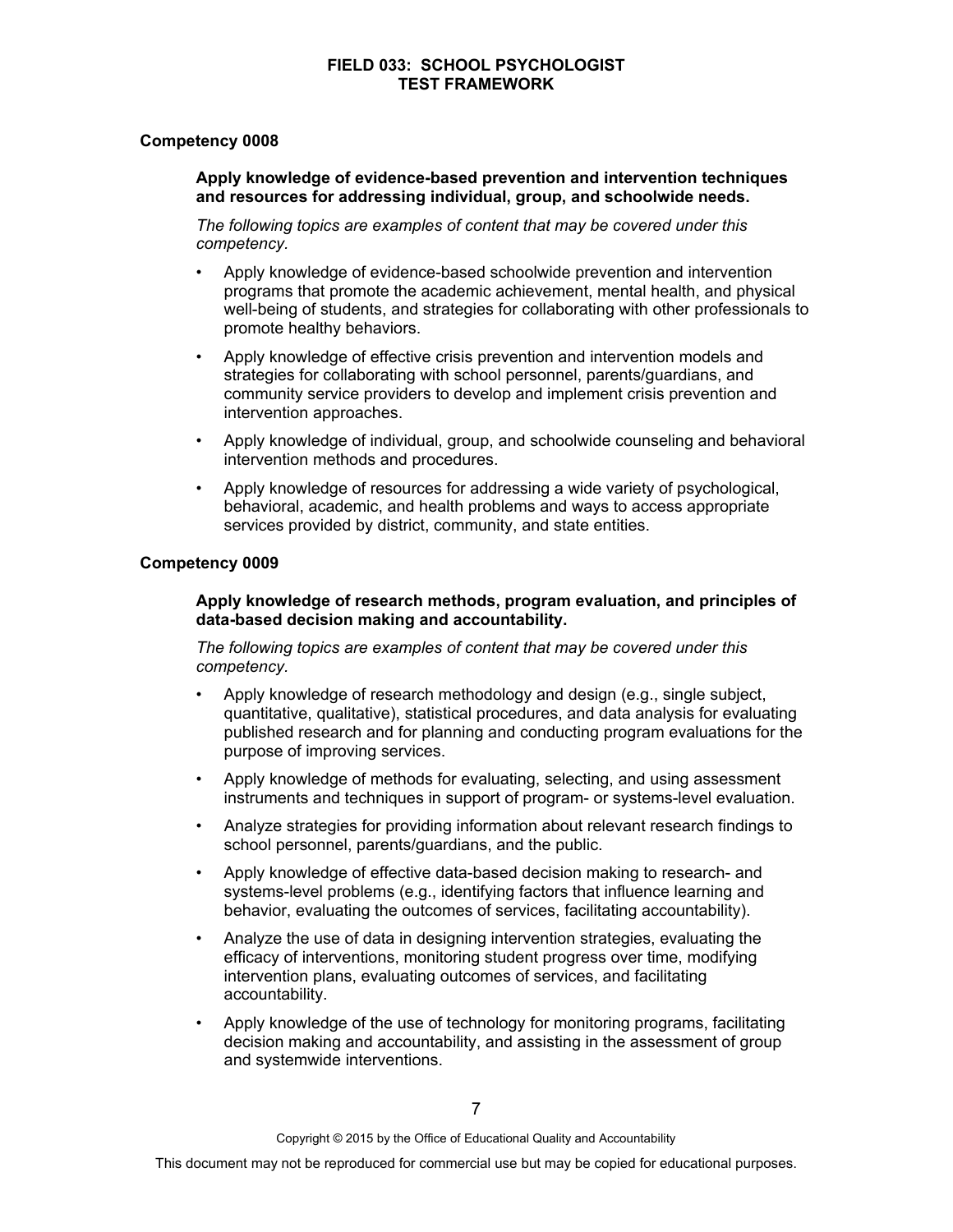#### **SUBAREA III—WORKING IN THE PROFESSIONAL ENVIRONMENT**

#### **Competency 0010**

 **Apply knowledge of effective communication, consultation, and collaboration processes for working with education and other professionals, families, and community agencies to provide students with appropriate educational services.** 

- Apply knowledge of skills for promoting effective communication with students and for facilitating communication with school personnel, families, community professionals, and others.
- Apply knowledge of various communication modes (e.g., written, verbal, nonverbal, visual, technological) and ways to communicate clearly with diverse audiences (e.g., students, parents/guardians, teachers, administrators, school boards, policy makers, community leaders, colleagues).
- Apply knowledge of technological tools for accessing, managing, and disseminating information to enhance the consultative and collaborative processes.
- Apply knowledge of how to use consultation and collaboration skills to promote change at the individual, classroom, building, and district levels.
- Analyze the use of interpersonal skills in the consultative process (e.g., active listening, conflict resolution, group facilitation) and factors related to cultural diversity in the consultative process.
- Analyze the use of consultation and collaboration skills and strategies in working with members of the learning community (e.g., students, parents/guardians, teachers, school administrators, related service providers, state and community agencies) to communicate about and address student needs (e.g., identifying problems, processing referrals, gathering and documenting information, conducting formal and informal assessments, making recommendations for prevention and intervention services, maintaining confidentiality).
- Apply knowledge of the significance of diverse family systems for student development, behavior, socialization, and learning; and strategies for involving students and their families in the education process.
- Apply knowledge of the importance of family involvement in education and strategies for promoting and facilitating collaboration and partnerships between students, their families, and educators.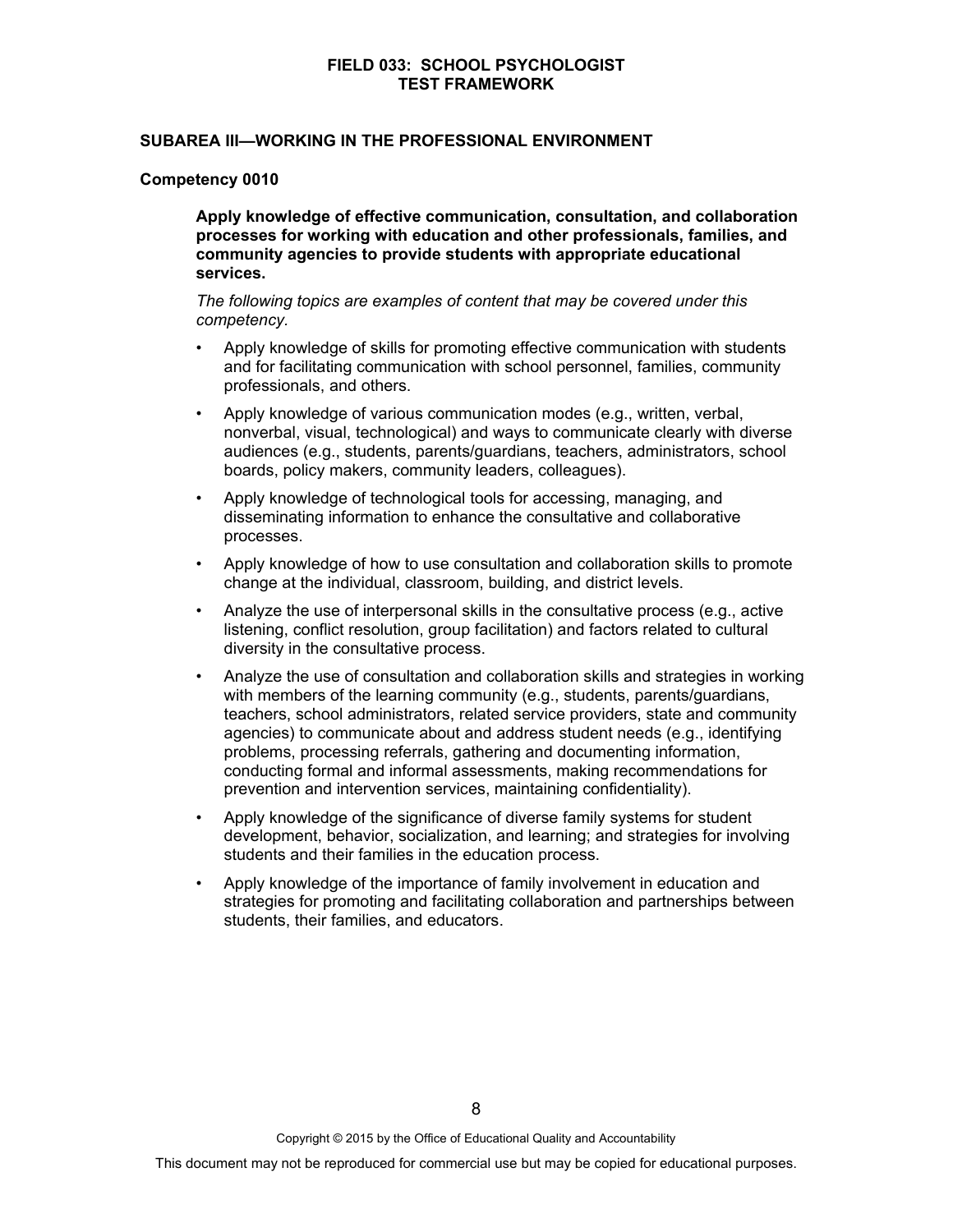#### **Competency 0011**

#### **Apply knowledge of the roles and responsibilities of school psychologists in Oklahoma.**

- Examine the school psychologist's roles and responsibilities in various contexts while serving as an advocate for students (e.g., processing referrals, serving as case manager for the assessment process, conducting eligibility assessments and reevaluations, participating in multidisciplinary team meetings, conducting functional behavioral assessments, engaging in crisis prevention/intervention, conducting research and program evaluations, engaging in consultation and counseling, assisting school administrators and others in problem solving and decision making).
- Apply knowledge of school psychology service delivery models and methods.
- Apply knowledge of the organization and operation of schools and school systems, including general education, special education, and other educational and related services, to assist in designing, implementing, and evaluating policies, practices, and programs (e.g., discipline, grading, staff development).
- Apply knowledge of strategies for participating in ongoing self-evaluation and professional development, the uses of technology for continued professional development, and the importance of active involvement and participation in professional organizations (e.g., Oklahoma School Psychological Association [OSPA], National Association of School Psychologists [NASP]).
- Apply knowledge of information sources and technology relevant to the practice of school psychology and strategies for accessing, utilizing, and evaluating information sources and technology in ways that enhance the quality of services for students and families.